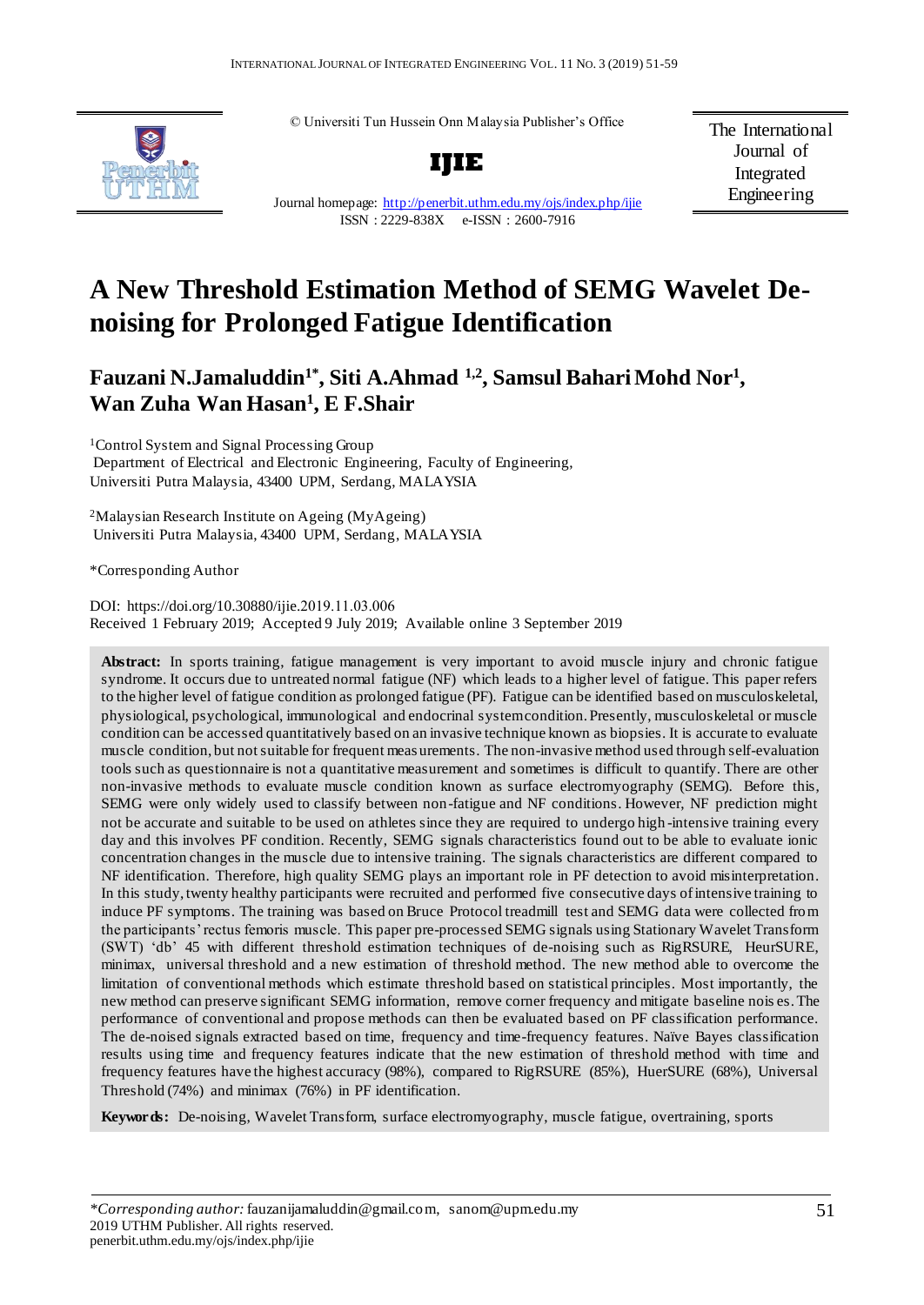#### **1. Introduction**

Sports training is vital for athletes in maintaining and improving their performance. It commonly involves high resistive training and leads athletes to extreme fatigue. Fatigue is a natural physiological sign showing the limitation of human body. During resistive training, fatigue management is very important to avoid muscle injury and chronic fatigue syndrome (CFS). CFS is a major threat among athletes that could lead to an end of their career. This syndrome occurs due to untreated normal fatigue (NF) which progresses to a higher level. Fatigue condition commonly involves biochemical reactions and rest period allows it to return to its normal level [1]. However, inadequate recovery period will make it unable to return to its normal level which leads to maladaptive biochemical accumulations. Consequently, athletes may experience prolonged fatigue (PF) and they will take a longer period to recover [2]. The signs and symptoms experienced by the athletes may indicate the degrees of PF or overtraining. Proper fatigue management in the early stage of PF may help athletes to enhance performance. However, continuous sports training or competitive matches under this condition may expose athletes to injury, underperformance and development of more serious degree of PF, CFS[3].

Degrees of PF can be evaluated based on musculoskeletal, physiological, psychological, immunological and endocrinal system conditions. The evaluation is done through invasive and non-invasive methods. Invasive methods such as blood test and muscle biopsies are accurate since it employs quantitative measurements, but they are not preferred for frequent use. Non-invasive methods such as training log and 24-hours training distress questionnaire gave advantages since they can be evaluated daily compared to invasive method. Even so, experts are required to monitor closely the PF degree of the athlete and some of the questions in the questionnaire are difficult to be quantified especially in evaluating musculoskeletal condition.

There is a quantitative method known as surface electromyography (SEMG) that can evaluate musculoskeletal condition, specifically in muscles. The signal can distinguish between non-fatigue and normal fatigue (NF), and the signals discovered recently may indicate several biochemical reactions and concentrations under NF and PF conditions. Previous findings demonstrated that glycogen breakdown may decrease amplitude of SEMG and lead the frequency signals shift to upper band [4]. Large glycogen breakdown commonly followed by presence of lactate, and the existence of lactate at high concentrations may increase amplitude and frequency information of SEMG signals [5], [6]. The alteration of these biochemicals in human body may lead to PF symptoms such as muscle soreness and pain, performance reduction, lethargy and increasing blood pressure [7]–[9]. Investigation of SEMG under PF condition requires good quality of SEMG since the behavior of its amplitude and frequency may indicate the degree of fatigue experienced by the athlete.

SEMG signals are easily disturbed by interferences and noises widely known as corner frequency, 50/60 Hz powerline interference and baseline noises. These noises come from various sources. Baseline wander, motion artefacts, interference at electrode-skin interface, unstable, fluctuate unpredictably and firing rates commonly known as corner frequency noises [10]. There are no standard range for frequency noises but they have been discussed in many investigations reports [11]. Few corner frequency ranges that are recommended to be removed are 5 Hz [12], 10-20 Hz [13] and 20 Hz [10]. The different ranges of corner frequency are due to application, and movement during SEMG recording EMG [14]. More vigorous movements commonly involve wider range of corner frequency [11]. However, selecting corner frequency below 20Hz is not recommended as the SEMG energy is weak in this frequency range, and strong energy corresponds to firing rates or motor units and artefact effects [14].

Quality of SEMG signals determined by their signal-to-noise ratio (SNR) and baseline value [15]. Smaller baseline values indicate higher quality SEMG signals. The baseline noises may come from powerline interference, cable motion artefact, electronics circuit design and skin-electrode interface [16]. Filtering baseline noises through digital or active filter is not possible since there is no specific frequency range and it may interfere at strong SEMG energy frequency range [15]. Thus, time-frequency wavelet de-noising method can be employed to remove irrelevant signals. In de-noising process, SEMG will decompose into several levels of frequency bands and certain threshold at each decomposition level will be determined. The signals below the threshold (baseline noise) will be removed or suppressed, while signals above the threshold (SEMG contraction) will be preserved. In general applications, there are conventional estimation methods commonly used such as Stein's Unbiased Risk Estimate (SURE), minimaxi and universal threshold method. These thresholds are estimated based on statistical approach to minimize risk and error in eliminating unwanted signals [15]. However, these methods are not suitable for SEMG because it tend to remove significant SEMG information and keeping noises [16], [17]. To improve the method, modified universal threshold method Donoho's and Baseline Adaptive Denoising Algorithm (BADA) were introduced [16]. Both demonstrate higher efficiency in SEMG de-noising compared to conventional methods. Although SEMG signals de-noising through conventional methods, modified Donoho's and Bartomoleo's methods will certainly increase SNR of the signals and classification, these methods are used to reduce baseline noises only. To remove corner frequency noises, the system needs to be added with extra digital or active high pass filter. Previous research in [11] demonstrates that corner frequency noises can be removed through wavelet de noising, but did not demonstrate how to remove baseline noises. The research in [11] was extended to remove baseline noises using the similar technique and presented in [15]. Thus, this paper will combine both techniques to remove corner frequencies and baseline noises holistically through wavelet de-noising. The performance of the propose technique will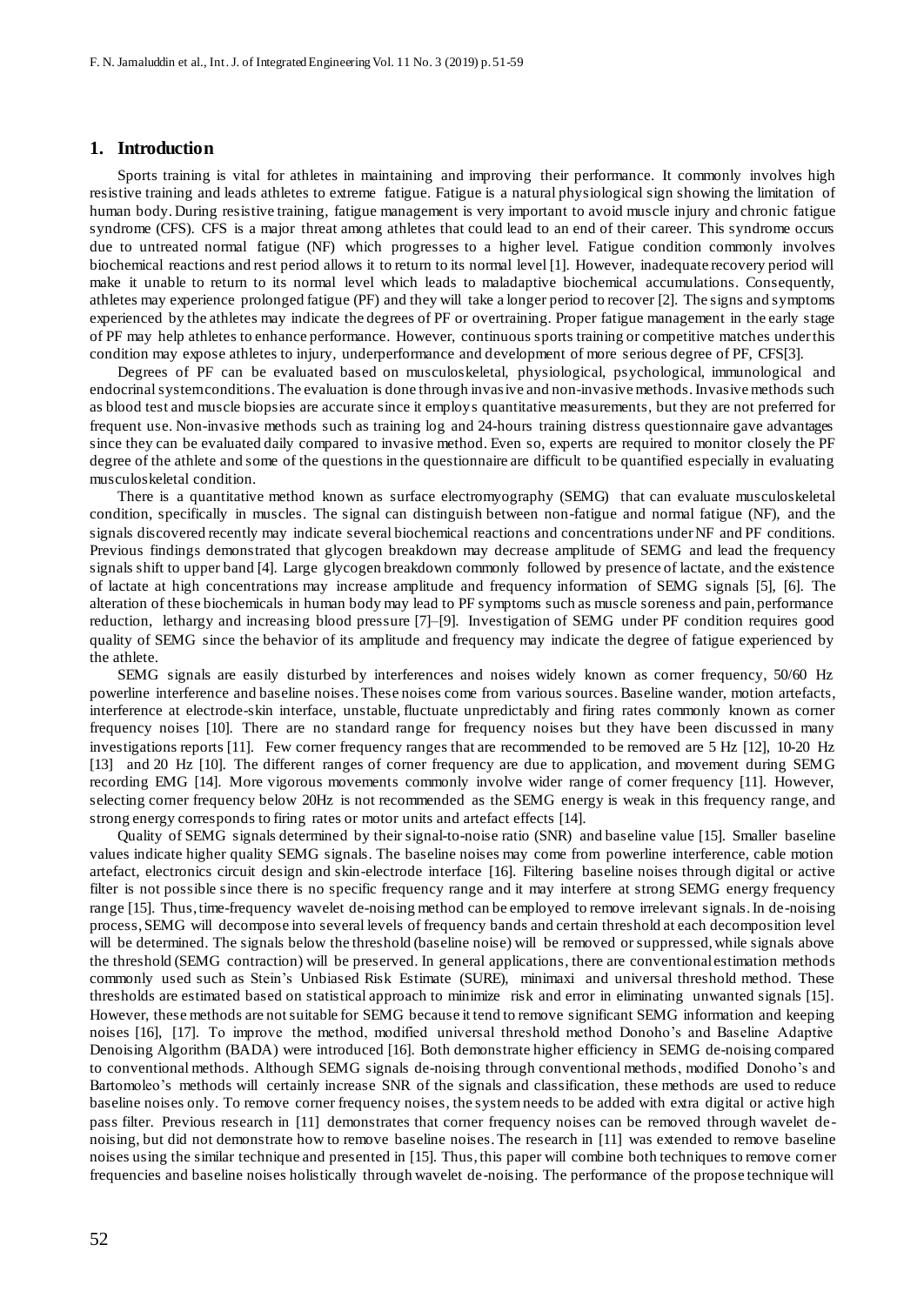be compared to conventional techniques in removing the stated noises. To show the significance of the proposed noiseremoval technique, the ability of PF prediction will be evaluated based on the classification of its accuracy, sensitivity, precision and its cross validation error.

|            | Nomenclature is included if necessary |
|------------|---------------------------------------|
| $a_n$      | coefficient approximation             |
| BMI        | Body Mass Index                       |
| BP.        | <b>Blood Pressure</b>                 |
| bpm        | Beat per minute                       |
| <b>CFS</b> | Chronic Fatigue Syndrome              |
| CVErr      | Cross validation error                |
| $d_n$      | coefficient details                   |
| DWT        | Discrete Wavelet Transform            |
| FFT        | <b>Fast Fourier Transform</b>         |
| Fmed       | Median Frequency                      |
| Fmean      | Mean Frequency                        |
| <b>HPF</b> | High Pass Filter                      |
| HR 1       | Heart Rate                            |
|            | HR <sub>max</sub> Maximal Heart Rate  |
| MAV        | Mean Absolute Value                   |
| NF         | Normal Fatigue                        |
| PF         | Prolonged Fatigue                     |
| RMS        | Root Mean Square                      |
| SEMG       | Surface electromy ography             |

# **2. Methodology**

# **2.1 Data Collection**

Twenty participants selected in this experiment were healthy people between 20 to 30 years old with body mass index (BMI) around 18 and 25. These criteria were set to ensure that fatigue would not be influenced by the participants' age or disease, and to protect the participants from unexpected risks during the experiment. To ensure the participants are fit and safe for the experiment, they were screened through Par-Q and You self-evaluation questionnaire. Only participants who answered 'NO' to all criteria in the questionnaire were accepted to participate. At the same time, the participants must not suffer from any of chronic disease such as diabetic, high blood pressure, heart disease, joint or bone problems and are not taking any medication to control blood pressure or blood sugar. The participants must not be pregnant and do not have a history of lower extremities muscle injuries. The experiment procedure was approved by the Ethical Committee of Universiti Putra Malaysia. Participants were given written and verbal explanations to the experiment, including the potential risk and the discomfort that they might experience. They were also notified about their rights to quit participation anytime they desired. The participant signed informed written consent before the experiment began. As a precaution, the participants were protected by insurance during the whole experiment period.

The experiment was based on Bruce Protocol treadmill test. The inclination and speed of the treadmill were increas ed for every three minutes. The inclination started from  $10^{\circ}$  to  $22^{\circ}$  inclination, from 2.7km/h to 9.6km/h speed and the total duration of the protocol is 21 minutes. The experimental design was divided into two phases: Phase I was meant for familiarization and Phase II was for intensive training. In Phase I, the participants familiarized themselves with the equipment and procedures. The participants were given three alternate days to avoid the emergence of PF. While, Phase II was designed to induce PF signs and was carried out in five consecutive days. Between Phase I and Phase II, the participants were requested to rest (for two days) and to refrain from exercising or doing any heavy physical activities.

Each session in Phase I and Phase II, the participants started with initial SEMG and physiological measurements, briefing on the symptoms of fatigue (so that they are aware which will allow them to stop the running), stretching, Bruce Protocol treadmill test and ended with final SEMG and physiological measurements. The participants were allowed to stop running when they felt lack of energy, dizzy or had blur vision. The participants were also being explained that they will not be allowed to run if their heart rate (HR) exceeds 100 beat per minute (bpm), blood pressure (BP) exceeds 140/90, show performance decrement in previous experiment, psychological score above 14 for at least three days or were collapsed in the previous experiment. These signs indicate that the participant under PF condition and forcing them to run under this condition may expose them to injury and unwanted incidents. In Phase I and Phase II, no specific time duration and distance is fixed because individual fatigue varies largely. However in Phase II, the participants were required to improve their daily performance by increasing distance and endurance time.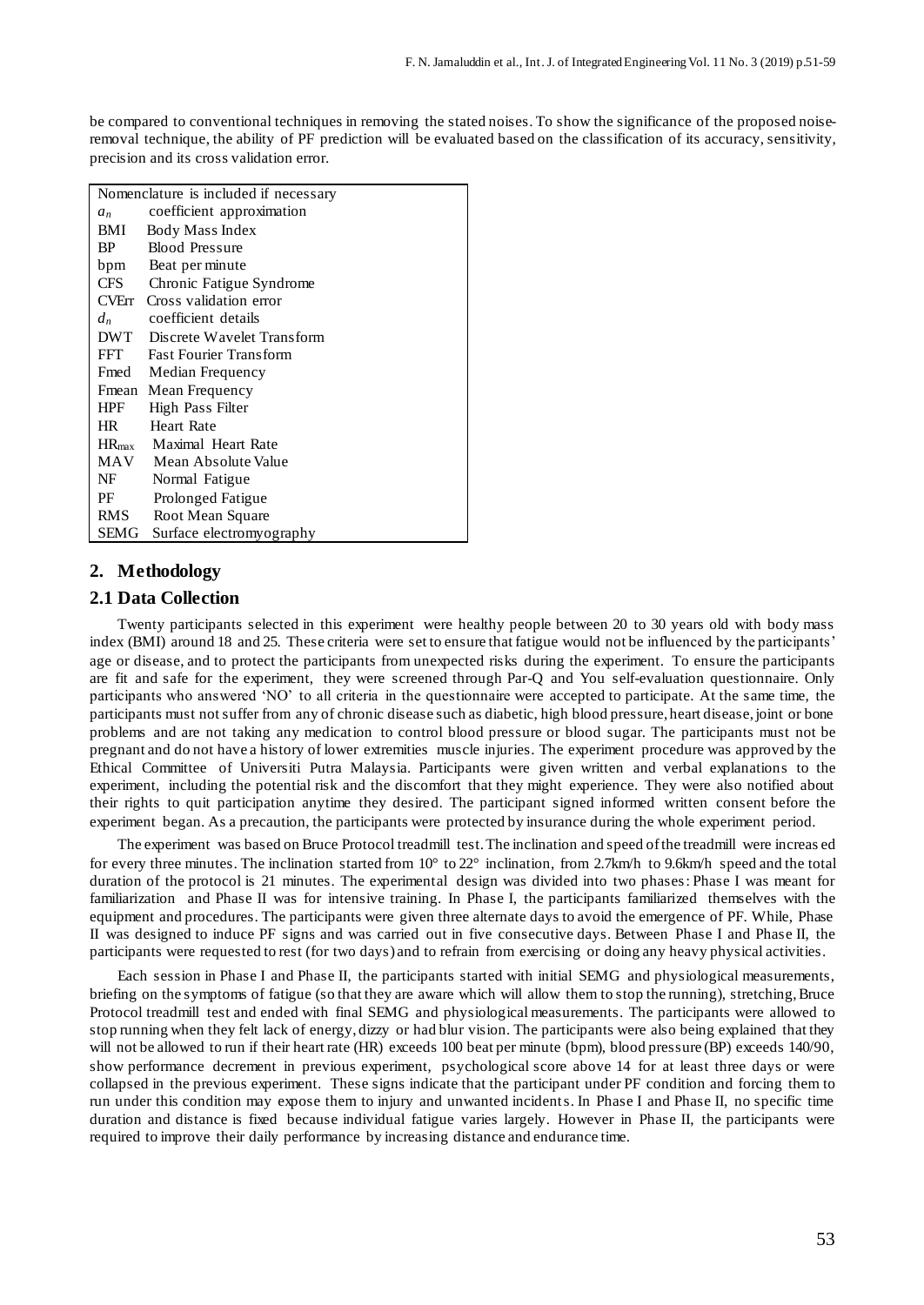# **2.1.1 SEMG**

SEMG signals collected from a part of quadriceps group, which is rectus femoris muscle. This muscle was selected because it will activate about 44±20% of muscles when running at 10° inclination and the muscle activation will increase when the inclination increases [18]. Higher muscle activation during the activity generally may expose to a higher rate of injury. SEMG signals were collected by using Ag/Ag Cl Kendal Meditrace 200 electrodes, AD620 instrumentation amplifier and National Instrument DAQ 6008 with digital HPF cut-off at 10 Hz to remove baseline wander and 1000 Hz sampling rate as data acquisition. The electrodes placed on rectus femoris muscle based on SENIAM standard. During data collection, participants were asked to sit on a chair and do flex and extend knee movement for three times with 10 seconds interval at each position. The muscle will contract when knee is extended and rest when knee is flexed. SEMG signals were recorded at pre- and post-treadmill sessions.

# **2.1.2 Physiological Measurements**

Other than SEMG, several other physiological measurements were collected to evaluate the presence of PF signs. This study only focused on the onset of mild PF signs such as performance decrement (endurance time), muscle soreness (muscle scale), lethargy, restlessness (HR>100 and BP>140/90 before running), and sleep and psychological disturbances. Three diagnostic tools were used to observe the signs; daily training log, 24-hours training distress questionnaire and short interview. Other than these measurements,  $HR_{\text{max}}$  also recorded to investigate running efforts of the participants.

## **2.2 Signal Processing**

 In this paper, SWT chosen compared to Discrete Wavelet Transforms (DWT) since it has advantages on resolution sizes at every decomposition levels and ability to be time-invariant transform and a better drawback [19]. In SWT, reconstruction process involves averaging of both coefficient approximation (*an*) and coefficient details (*dn*) of decomposition, where *n* is number of decomposition levels. This process will make the value of the highest *a<sup>n</sup>* at the lowest frequency band to be smaller and can be neglected. Compared to DWT where the reconstruction starts from the highest  $a_n$  and removing the lowest frequency band will requires complex algorithm.

Wavelet de-noising consists of three main process; decomposition, de-noising and reconstruction.

#### **2.2.1 Decomposition**

Decomposition process enables users to evaluate SEMG signals information at different level of frequency bands. At this stage, selection of frequency sampling of SEMG signals and number of decomposition levels are very important as corner frequency can be removed easily. This is based on a decomposition principle where at every level; the signals will be filtered by high pass filter (HPF), and produce  $a_n$  and low pass filter (LPF), will produce  $d_n$ , with cut off at half of the frequency of the signals respectively [20]. The *a<sup>n</sup>* will be brought to the next level of decomposition and the filtering process will be continued, and produce a series of *a<sup>n</sup>* and *dn*.

As this paper aims to remove corner frequency at range of 20 Hz, the original of frequency sampling of SEMG signals have been up sampled to 1400Hz, and decomposed into six levels of decomposition with mother wave let Daubechies 45 (db45). Theoretically, the decomposition will produce the highest *a<sup>n</sup>* , *a6* with frequency range of 0-10.94 Hz and  $d_6$ , 10-21.88 Hz, which both coefficients are within the corner frequency range<sup>[11]</sup>. Figure 1 shows decompositions of SEMG signals and it's Fast Fourier Transform (FFT). It shows that SEMG signal has been decompose into frequency band as estimated based on the theory.

# **2.2.2 De-noising**

In wavelet de-noising, threshold was only estimated at each of details coefficient, *d*n. In this paper, threshold estimated by using conventional and a novel method.

#### **Conventional method**

There were four conventional threshold estimation methods used in this paper. The methods commonly used in wavelet de-noising, especially for SEMG application. The thresholds were estimated as follows:

#### **RigRSURE**

RigRSURE Threshold is estimated based on the adaptive threshold method and in minimizing risk under the principle of Stein's Unbiased Risk Estimate (SURE).

#### **Universal Threshold**

Universal Threshold method or also known as sqtwolog estimated based on equation:

$$
Threshold = \sqrt{2} \ln N \tag{1}
$$

Where N is the signal length.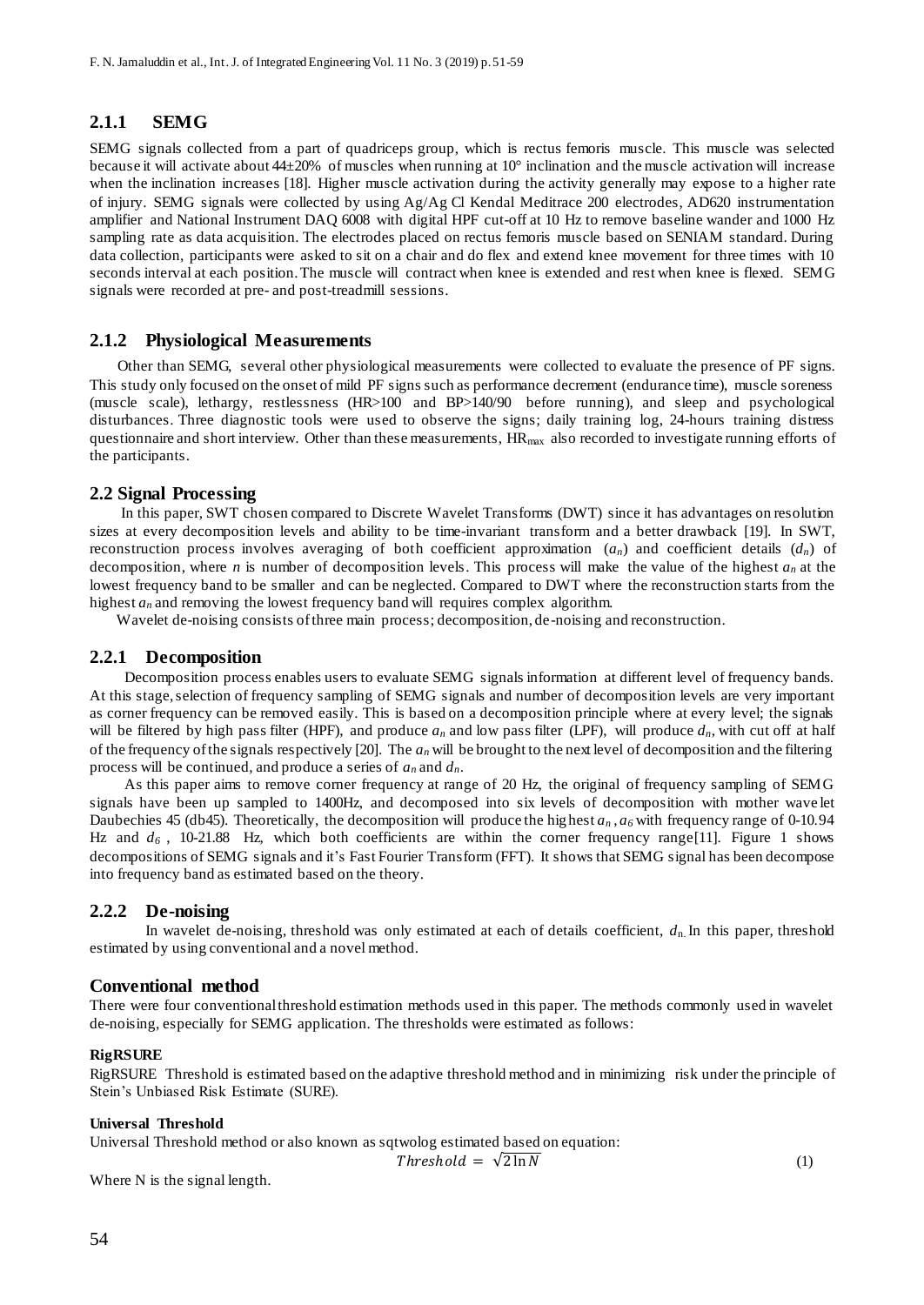#### **HeurSURE**

HeurSURE method is the combination of RigRSURE and Universal Threshold. Estimation based on SNR and noises. If SNR is very small and signals estimated very noise, Universal Threshold estimation method will be used.

#### **Minimax**

Minimax method estimated based on statistical principle on minimax.



**Fig.1- Decomposition of SEMG signal**

#### **Proposed method**

This method is a combination of the research presented in [15] and [11]. The method is estimated to remove corner frequency and baseline noises.

#### **Elimination of corner frequency noises**

Based on the theoretical calculation on wavelet decomposition, *d<sup>6</sup>* frequency range is from 10 to 21.88 Hz. After denoising process, the wavelet decomposition will be reconstructed and the reconstruction process in SWT will average the values of  $a_6$  (frequency range of 0-10.94 Hz) and  $d_6$  (10-21.88 Hz). Significantly, the range of both coefficients is 0-21.88 Hz which is the corner frequency noise range. To eliminate this noise, a threshold has been estimated at maximal level to remove the entire details coefficient at *d6*. The average effects during reconstruction process will make value of approximation details, *a<sup>6</sup>* smaller and can be neglected.

#### **Baseline noises removal**

Based on Fig.1, it shows the significance of SEMG information are different at each level of decomposition. It indicates that threshold cannot be estimated with similar approach and equation for every decomposition level. In this paper, threshold at  $d_q - d_\delta$  are estimated based on recommendation in [15] to remove baseline noise. According to [15], the threshold estimated based on three cases; case I : eliminate all the details of coefficient for decomposition which not carry any significant of SEMG information, case II: threshold estimated at maximum value of baseline noises for decomposition which SEMG signals are visible but carrying too much noises and case III: threshold estimated at 0.8 of value between maximum baseline and average value of baseline for case that SEMG information are significant and strong.

# **2.2.3 Reconstruction**

After de-noising process, the decomposition coefficients were reconstructed through inverse SWT. The de -noised signals then extracted for relevant features before classification process.

#### **2.3 Features Extraction**

Each contraction of de-noised SEMG segmented to 5000 samples/segment and extracted to relevant features for PF identification according to [3]. Features extracted were changes between pre and post running activity of mean absolute value (ΔMAV), root means square (ΔRMS), median frequency (ΔFmed) and mean frequency (ΔFmean).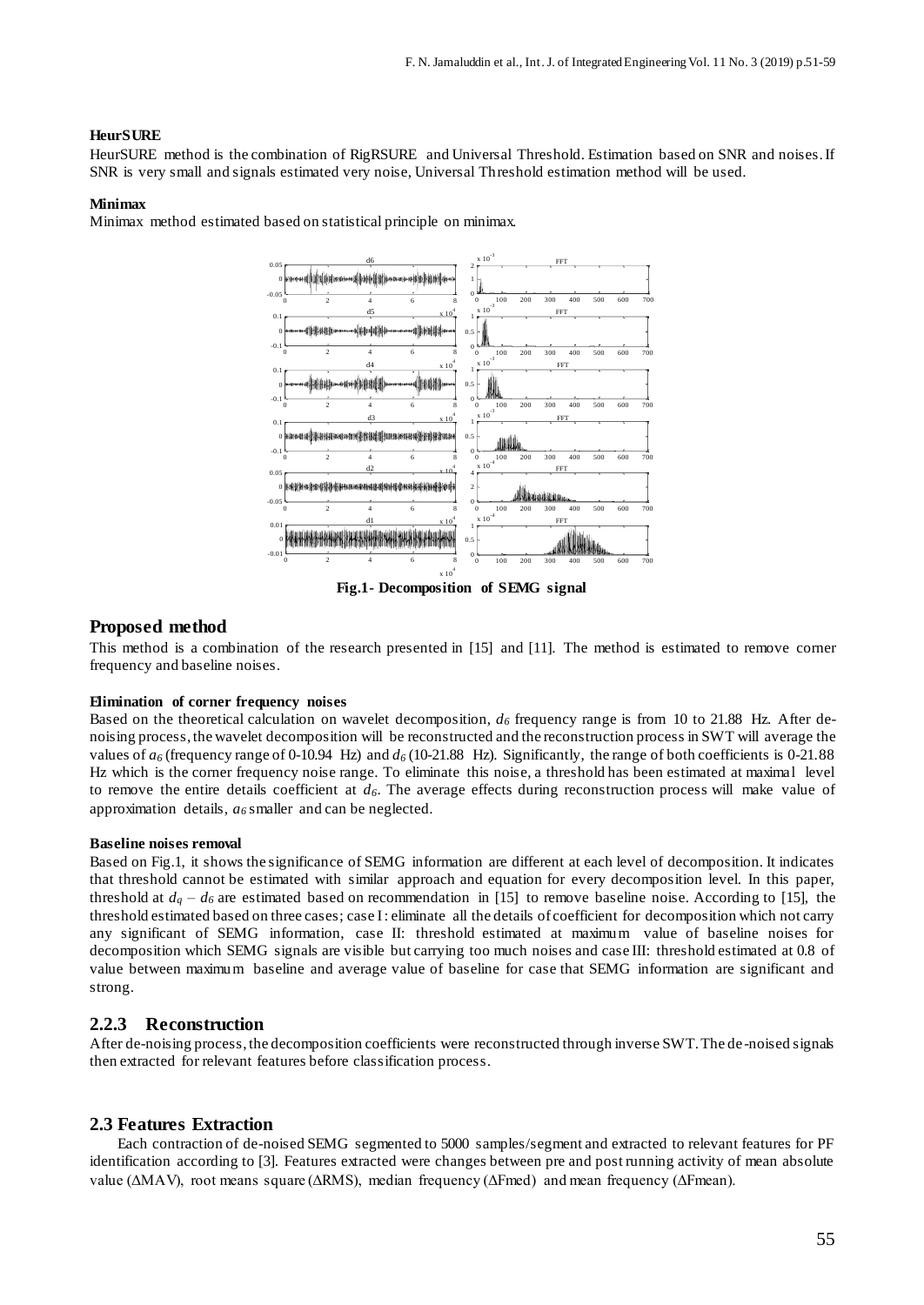#### **2.4 Classification**

PF predicted based on supervised machine learning known as Naïve Bayes classification with K-fold as cross validation method. The class of PF and NF pre-determined based on physiological condition during SEMG signals collected. The signals collected during no any PF signs grouped as NF, and the others were PF. Three combination features selection used; time features, frequency features and time and frequency features. Highest classification accuracy and lowest cross validation error (CVErr) in distinguish NF and PF will demonstrate the efficiency of threshold estimation method on SEMG wavelet de-noising.

#### **3. Results**

#### **3.1 Physiological Measurements**

PF diagnostic tools revealed that average value of %HR<sub>max</sub> during running was about 80% and demonstrates the experiment was provide high intensity exercise and participant was performed maximal running effort in this study. From twenty participants, only eight experienced PF signs. The first sign observed to appear was muscle soreness which began at day 3, and followed by unexplained lethargy and performance reduction at day 4 and 5 of experiment . The diagnostics tools also reported that there were no PF signs of restlessness (HR>100 and BP>140/90 before running), and sleep and psychological disturbance recorded. This situation also demonstrated that the onset of PF and overtraining began with the presence of muscle soreness, lethargy and performance decrement. This situation demonstrates that the inappropriate treatment of PF sign such as muscle soreness will lead to existence of other PF signs. If this situation and sports training continued, more PF signs may exist and lead to higher degree of PF condition.

#### **3.2 Signals Processing**

 Figure 2 shows raw SEMG signals and de-noised SEMG signals from conventional and new threshold estimation methods and its FFT.



**Fig.2- Raw and de-noised signals based on conventional and proposed threshold estimation method**

The estimation methods presented in Fig.2 shows the different ability of each method in removing corner frequency. This is supported by result presented in Table 1 where only proposed method able to remove the corner frequency noise by demonstrating the lowest frequency detected was 20 Hz. This indicates that sampling frequency and levels of decomposition plays important roles in corner frequency removal. The reconstruction technique employs in SWT makes the highest approximation coeffient, *a<sup>6</sup>* (frequency range of 0-10.94 Hz) value very small and can be neglected. This effects makes the major of corner frequency noise mitigated. This situation actually assisted by digital HPF cut-off at 10Hz employed during data acquisition in removing baseline wandering noise. Filtering signals below 10Hz was very important during SEMG signals recording because without the filter, SEMG signals were very difficult to be detected. However, the proposed technique in removing corner frequency noise is still signific ant as there are no standard range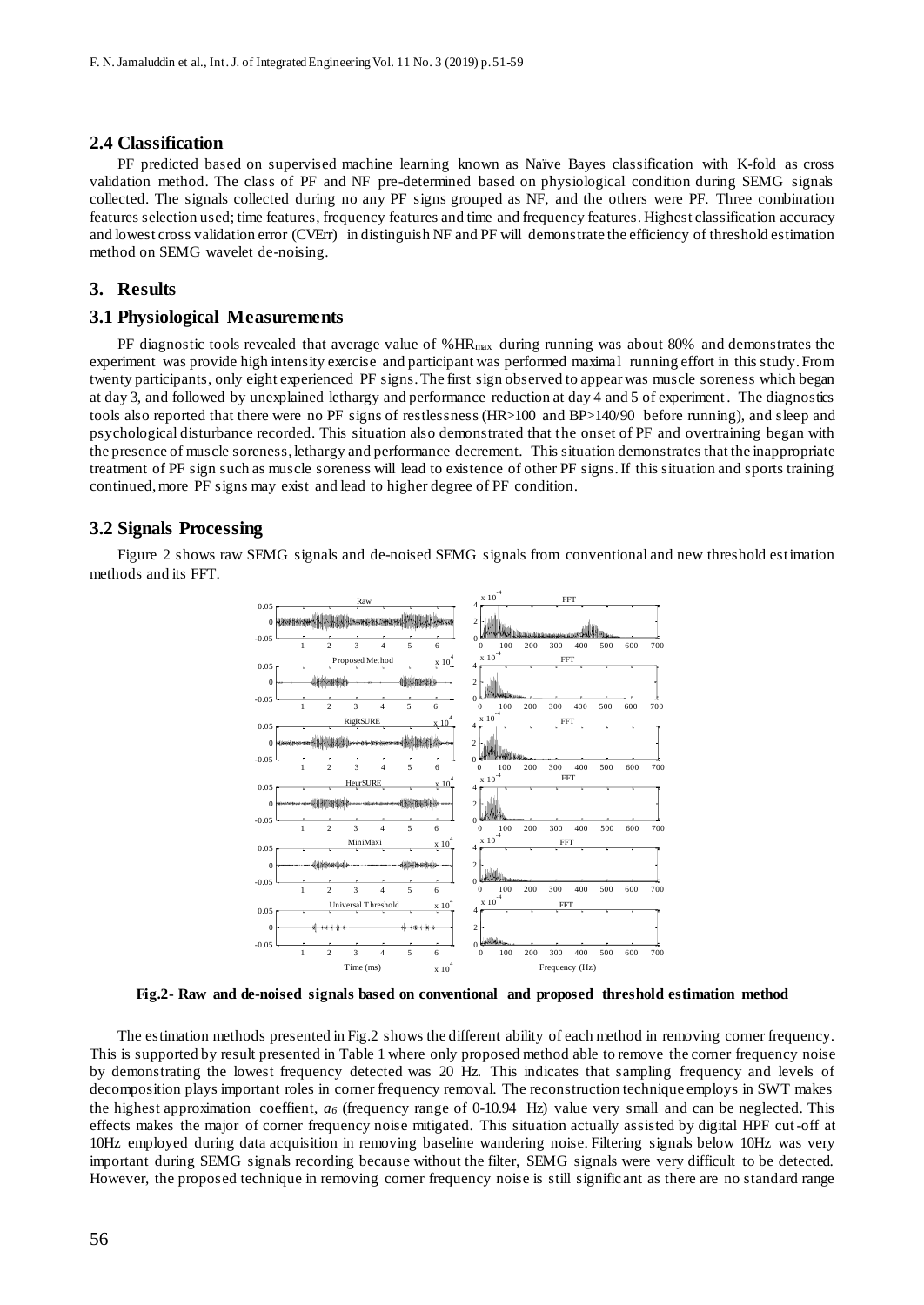and it highly depends on dynamic or static movement during SEMG acquisition. If the corner frequency noise detected at lower or higher than 20 Hz, user can manipulating the number of frequency sampling and levels of decomposition as demonstrated in this paper.

Fig.2 also shows that both conventional and proposed threshold methods are able to remove certain baseline noises which presence at frequency range of 200-700Hz, but show different performance in removing the noise which interfere within strong energy of SEMG. RigRSURE and HeurSURE identified less ability to remove baseline noises since it does only able to mitigate the noise from 40mV to 13mV and 0.9mV respectively compared to other methods. However, both methods able to increase SNR to 14.5dB and 16.9dB respectively. Table 1 also show that Universal Threshold and Minimaxi method able to mitigate baseline values to 0.13mV and increase SNR to 22.35dB and 25.35 dB respectively. Unfortunately, Fig.2 indicate that the de-noising process may eliminate the significant information of SEMG signals because major signals elimination occurred at the strong energy of SEMG frequency range. Fig.2 also shows that the propose method able to preserve major signals in the strong energy of SEMG frequency range, 20-100 Hz. The propose method also demonstrates that the baseline noises mitigated to 0.1mV and SNR increased to 31.05 dB.

|                            | Lowest Frequency (Hz) | <b>Baseline</b>    | $SNR$ (dB) |
|----------------------------|-----------------------|--------------------|------------|
| Raw                        | $\theta$              | 40mV               | 6.0814     |
| <b>Proposed Method</b>     | $20+2.55$             | 0.1 <sub>m</sub> V | 31.05      |
| <b>RigRSURE</b>            | 0                     | 13mV               | 14.5       |
| <b>HeurSURE</b>            |                       | 0.9 <sub>m</sub> V | 16.9       |
| Universal Threshold Method |                       | 0.13mV             | 22.35      |
| <b>Minimaxi</b>            |                       | 0.13mV             | 25.35      |

|  | Table 1-Performance of conventional and proposed threshold estimation method in wavelet de-noising |  |  |  |  |  |  |  |  |  |  |  |  |
|--|----------------------------------------------------------------------------------------------------|--|--|--|--|--|--|--|--|--|--|--|--|
|--|----------------------------------------------------------------------------------------------------|--|--|--|--|--|--|--|--|--|--|--|--|

#### **3.3 Classification**

SEMG de-noising is important to enhance quality of the signals. Although the conventional and proposed methods able to mitigate baseline noises and increase SNR, the signals processing technique only significant when it able to be used for signals classification. Good quality of SEMG signal processing offers high classification accuracy and fatigue identification as proven by Bartolomeo, (2012), Phinyomark et al., (2009b); and Sarillee et al., (2015) [16], [21]. Table 2 shows the classification performance on PF identification based on the proposed and conventional *Th* estimation methods, by using Naïve Bayes classification approach.

|                       |                    |          | ----- <i>--</i> -           |                 |                                      |                |  |  |
|-----------------------|--------------------|----------|-----------------------------|-----------------|--------------------------------------|----------------|--|--|
|                       | <b>Parameter</b>   |          | Threshold estimation method |                 |                                      |                |  |  |
| <b>Features</b>       | <b>Performance</b> | $MT=0.8$ | <b>RigRSURE</b>             | <b>HuerSURE</b> | <b>Universal</b><br><b>Threshold</b> | <b>MiniMax</b> |  |  |
|                       | Accuracy           | 78       | 63                          | 58              | 71                                   | 71             |  |  |
| Time Features         | Specificity        | 84       | 89                          | 61              | 67                                   | 72             |  |  |
|                       | Precision          | 67       | 20                          | 55              | 75                                   | 70             |  |  |
|                       | <b>CVErr</b>       | 0.25     | 0.46                        | 0.42            | 0.32                                 | 0.29           |  |  |
|                       | Accuracy           | 95       | 59                          | 47              | 55                                   | 70             |  |  |
| Frequency             | Specificity        | 94       | 86                          | 38              | 39                                   | 81             |  |  |
| Features              | Precision          | 96       | 17                          | 55              | 70                                   | 54             |  |  |
|                       | <b>CVErr</b>       | 0.04     | 0.43                        | 0.53            | 0.5                                  | 0.31           |  |  |
|                       | Accuracy           | 98       | 85                          | 68              | 74                                   | 76             |  |  |
| Time and              | Specificity        | 100      | 89                          | 72              | 92                                   | 89             |  |  |
| Frequency<br>Features | Precision          | 96       | 79                          | 65              | 46                                   | 65             |  |  |
|                       | <b>CVErr</b>       | 0.014    | 0.16                        | 0.37            | 0.38                                 | 0.29           |  |  |

| Table 2-Classification of PF based on conventional and proposed threshold estimation method in wavelet de- |  |  |  |  |  |  |  |  |  |
|------------------------------------------------------------------------------------------------------------|--|--|--|--|--|--|--|--|--|
| noising                                                                                                    |  |  |  |  |  |  |  |  |  |

Table 2 indicates that the proposed method in estimating threshold value gave the highest classification accuracy, specificity and precision, with very minimal on CVErr, either by using time features, frequency features or combination of time and frequency features, compared to conventional methods. The result demonstrates the existence of thick baseline noises and the loss of important information of SEMG signals led to the inaccuracy in the classification and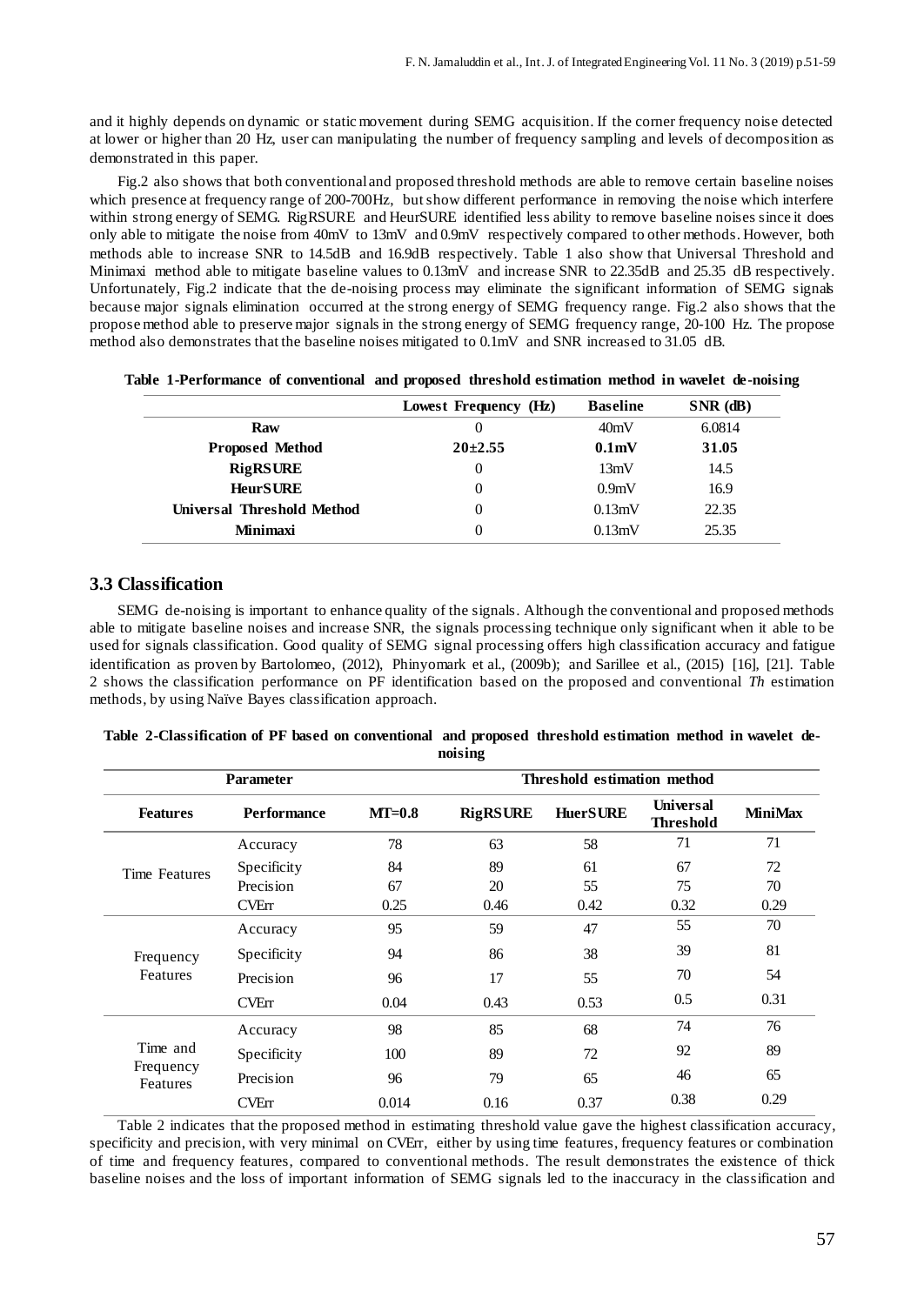misinterpretation. The presence of thick baseline especially in frequency range of SEMG signals makes the extracted features contaminated with the unwanted energy. Furthermore, the variability and non -stationary of baseline noises in every SEMG signals makes conventional threshold estimation based on the statistical calculation not suitable for SEMG application. The conventional threshold estimation methods were led too high threshold value estimated in the frequency band which contains strong energy of surface EMG signals and low threshold value in frequency band which contain more noises. This situation was led the de-noised signals was remove the important information carried by SEMG, but preserve the noise. Thus, imprecision was occurred due to this situation and it makes the extracted data not accurate and led to confusion during PF prediction. Hence, it demonstrated that the conventional threshold estimation method was not suitable for SEMG application. In the conventional method, threshold was estimated based on statistical calculation; while, in SEMG, noises distribution varied. Therefore, estimating threshold value based on surface EMG needs itself offered higher quality, SNR, classification and fatigue identification.

## **4. Conclusion**

This study demonstrates that the proposed threshold estimation method is able to remove corner frequency and baseline noises. The study also demonstrates the significant of preserving SEMG information in noises removal, especially in predicting PF condition. Classification results demonstrate in this study show that PF and overtraining condition can be identified by SEMG. It also demonstrates that there are quantitative non -invasive method can be employed as new diagnostic tools in evaluate muscle condition during sports training.

#### **Acknowledgement**

The author will like to convey highest appreciation to PutraIPS grant, UPM for supporting this research work, and government of Malaysia for MyBrain15.

#### **References**

- [1] P. Z. Pearce, "A practical approach to the overtraining syndrome.," *Curr. Sports Med. Rep.*, vol. 1, no. 3, pp. 179–83, Jun. 2002.
- [2] K. M. Myrick and D. N. P. Aprn, "Syndrome in Athletes," *TJNP J. Nurse Pract.*, vol. 11, no. 10, pp. 1018– 1022, 2015.
- [3] F. N. Jamaluddin, S. A. Ahmad, S. Bahari, M. Noor, W. Zuha, and W. Hassan, "Feature Selection for Bayes Classification of Prolonged Fatigue on Rectus Femoris Muscle," in *2017 39th Annual International Conference of the IEEE Engineering in Medicine and Biology Society (EMBC)*, 2017, pp. 2506–2509.
- [4] H. Nie, L. Arendt-nielsen, A. Kawczynski, and P. Madeleine, "Gender effects on trapezius surface EMG during delayed onset muscle soreness due to eccentric shoulder exercise," *J. Electromyogr. Kinesiol.*, vol. 17, pp. 401– 409, 2007.
- [5] J. F. Loss, D. O. Melo, M. La Torre, M. Pasini, L. Arau, L. N. De Oliveira, and L. Pinto, "Comparing the lactate and EMG thresholds of recreational cyclists during incremental pedaling exercise," *Can. J. Physiol. Pharmacol.*, vol. 86, no. 2008, pp. 272–278, 2008.
- [6] J. S. Petrofsky, "Applied Physiology During Exercise on the Bicycle Ergometer," *Eur. J. Appl. Physiol.*, vol. 15, no. 41, pp. 1–15, 1979.
- [7] J. P. Gavin, S. D. Myers, and M. E. T. Willems, "Neuromuscular responses to mild-muscle damaging eccentric exercise in a low glycogen state," *J. Electromyogr. Kinesiol.*, vol. 25, pp. 53–60, 2015.
- [8] H. Ishii and Yy. N. N, "Effect of Lactate Accumulation during Exercise-induced Muscle Fatigue on the Sensorimotor Cortex," *J. Phys. Ther. Sci.*, vol. 24, pp. 1637–1642, 2013.
- [9] J. B. Kreher and J. B. Schwartz, "Overtraining Syndrome: A Practical Guide.," *Sports Health*, vol. 4, no. 2, pp. 128–38, Mar. 2012.
- [10] J. V. Basmajian and C. J. De Luca, *Muscles Alive. Their Functions Revealed by Electromyography*, 5th ed. Williams & Wilkins, 1985.
- [11] F. N. Jamaluddin, S. A. Ahmad, W. Z. Wan Hassan, and S. B. Mohd Noor, "Filtering Corner Frequency using Undecimated Wavelet Transform for Surface EMG," *JESTEC*, pp. 1–6, 2016.
- [12] A. R. Merletti and P. Torino, "Standards for Reporting EMG Data," *International Society of Electrophysiology and Kinesiology*. pp. 1–4, 1999.
- [13] H. J. Hermens, B. Freriks, C. Disselhorst-Klug, and G. Rau, "Development of recommendations for SEMG sensors and sensor placement procedures.," *J. Electromyogr. Kinesiol.*, vol. 10, no. 5, pp. 361–74, Oct. 2000.
- [14] C. J. De Luca, L. D. Gilmore, M. Kuznetsov, and S. H. Roy, "Filtering the surface EMG signal: Movement artifact and baseline noise contamination.," *J. Biomech.*, vol. 43, no. 8, pp. 1573–9, May 2010.
- [15] F. N. Jamaluddin, S. A. Ahmad, S. Bahari, W. Z. Wan Hassan, and A. Yaacob, "Estimation of Wavelet Threshold Value for Surface EMG Baseline Removal," in *IEEE-EMBS Conference on Biomedical Engineering and Sciences*, 2016, pp. 6–9.